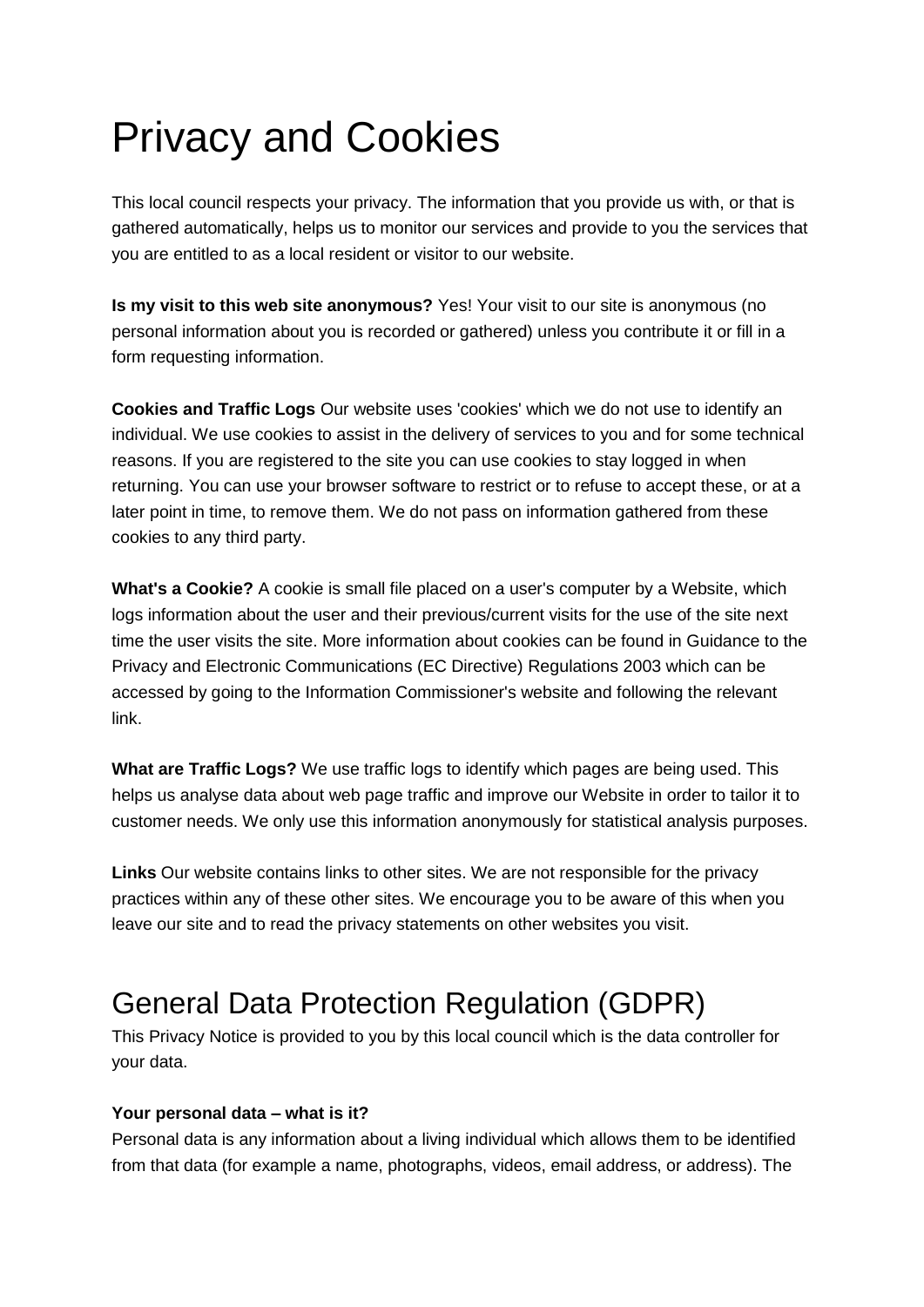processing of personal data is governed by legislation relating to personal data which applies in the United Kingdom including the General Data Protection Regulation (GDPR), the Data Protection Act 2018 and other legislation relating to personal data and rights such as the Human Rights Act.

## **Making sure your data is safe.**

GDPR is designed to create common privacy requirements across the EU. It is a development of existing data protection legislation and is based on seven key principles that can be summarised as:

- Personal information that we hold will be processed lawfully, fairly and in a transparent manner.
- Personal data will only be used for specific and legitimate purposes.
- The information that we hold shall be limited to what is necessary.
- Information shall be accurate.
- Information shall be held no longer than is necessary.
- Information shall be kept safe and secure.
- We are accountable and can demonstrate compliance with GDPR.

# **Other data controllers the council works with**

We may need to share your personal data with other tiers of local government and partners so that they can carry out their responsibilities to the council.

# **The council will process some or all of the following personal data where necessary to perform its tasks:**

- Names, titles, and aliases, photographs;
- Contact details such as telephone numbers, addresses, and email addresses;
- Where they are relevant to the services provided by a council, or where you provide them to us, we may process information such as gender, age, marital status, nationality, education/work history, academic/professional qualifications, hobbies, family composition, and dependants;
- Where you pay for activities such as use of a council hall, financial identifiers such as bank account numbers, payment card numbers, payment/transaction identifiers.

# **How we use sensitive personal data**

We may process personal data including, as appropriate:

- Your racial or ethnic origin or religious or similar information in order to monitor compliance with equal opportunities legislation:
- in order to comply with legal requirements and obligations to third parties.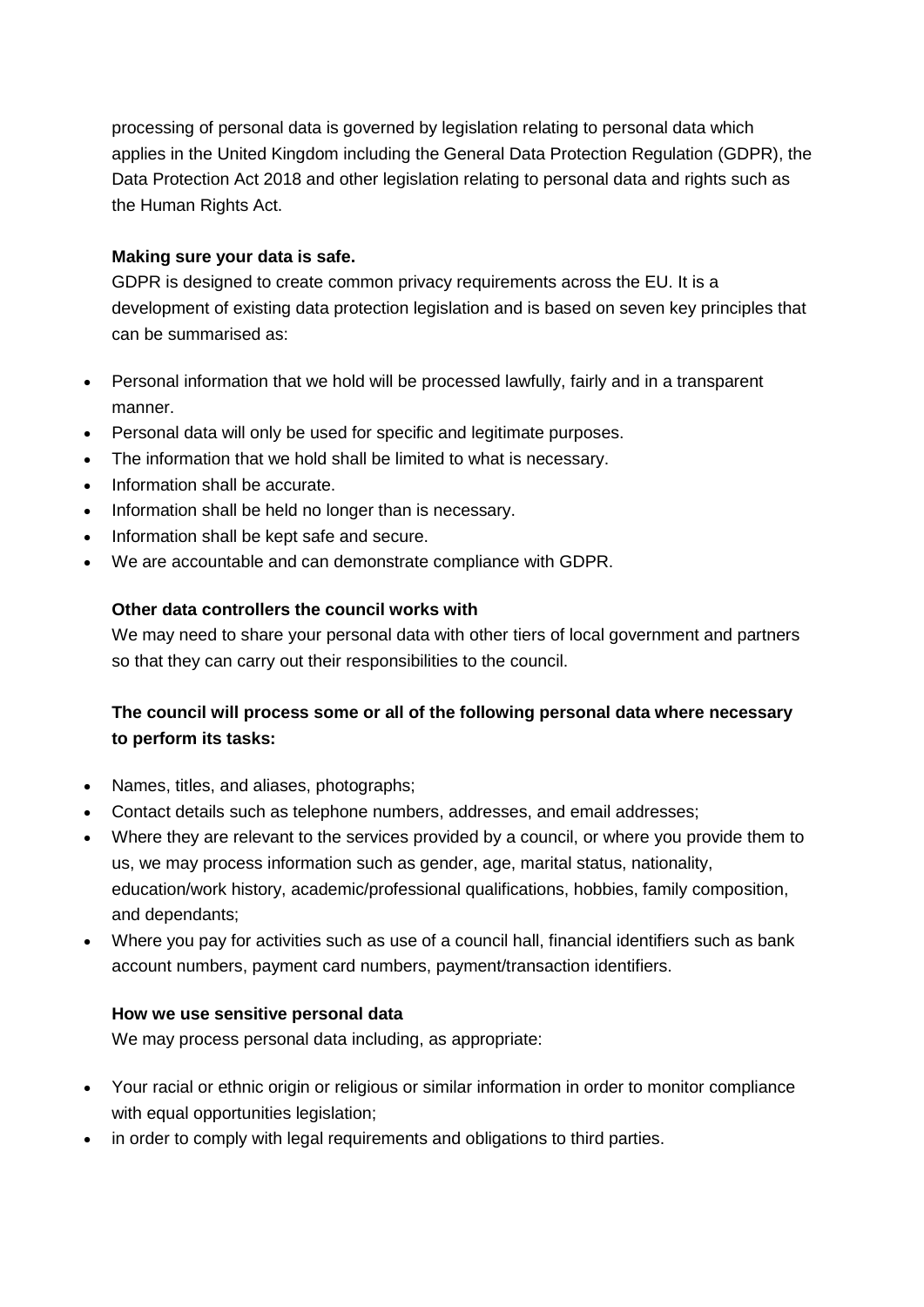These types of data are described in the GDPR as "Special categories of data" and require higher levels of protection. We need to have further justification for collecting, storing and using this type of personal data.

We may process special categories of personal data in the following circumstances:

- In limited circumstances, with your explicit written consent.
- Where we need to carry out our legal obligations.
- Where it is needed in the public interest.

Less commonly, we may process this type of personal data where it is needed in relation to legal claims or where it is needed to protect your interests (or someone else's interests) and you are not capable of giving your consent, or where you have already made the information public.

#### **Do we need your consent to process your sensitive personal data?**

In limited circumstances, we may approach you for your written consent to allow us to process certain sensitive personal data. If we do so, we will provide you with full details of the personal data that we would like and the reason we need it, so that you can carefully consider whether you wish to consent.

# **We use your personal data for some or all of the following purposes:**

- To deliver public services including to understand your needs to provide the services that you request and to understand what we can do for you and inform you of other relevant services;
- To confirm your identity to provide some services;
- To contact you by post, email, telephone or using social media (e.g., Facebook, Twitter, WhatsApp);
- To help us to build up a picture of how we are performing;
- To prevent and detect fraud and corruption in the use of public funds and where necessary for the law enforcement functions;
- To enable us to meet all legal and statutory obligations and powers including any delegated functions;
- To carry out comprehensive safeguarding procedures (including due diligence and complaints handling) in accordance with best safeguarding practice from time to time with the aim of ensuring that all children and adults-at-risk are provided with safe environments and generally as necessary to protect individuals from harm or injury;
- To promote the interests of the council;
- To maintain our own accounts and records;
- To seek your views, opinions or comments;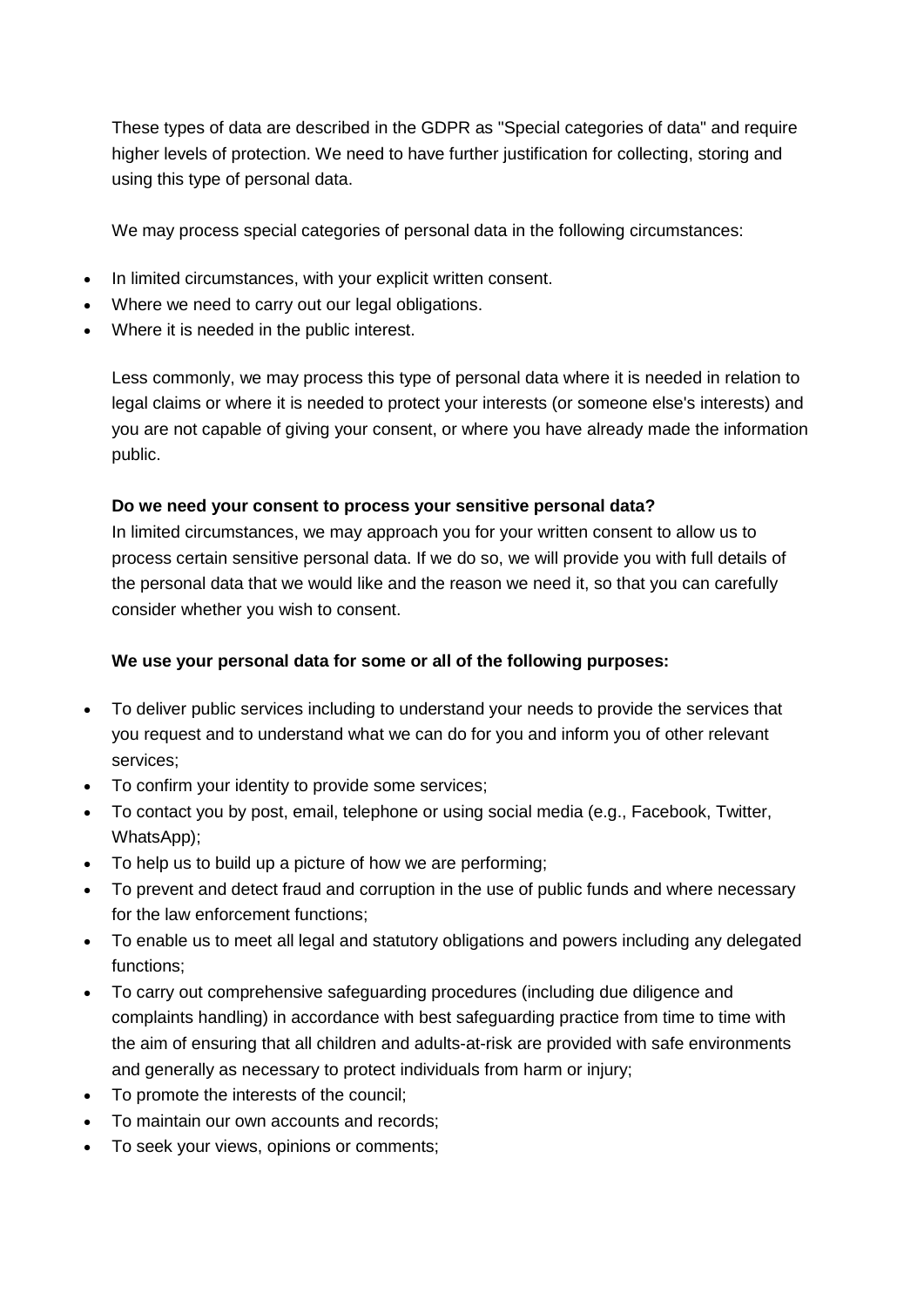- To notify you of changes to our facilities, services, events and staff, councillors and other role holders;
- To send you communications which you have requested and that may be of interest to you. These may include information about campaigns, appeals, other new projects or initiatives;
- To process relevant financial transactions including grants and payments for goods and services supplied to the council
- To allow the statistical analysis of data so we can plan the provision of services.

Our processing may also include the use of CCTV systems for the prevention and prosecution of crime.

#### **What is the legal basis for processing your personal data?**

The council is a public authority and has certain powers and obligations. Most of your personal data is processed for compliance with a legal obligation which includes the discharge of the council's statutory functions and powers. Sometimes when exercising these powers or duties it is necessary to process personal data of residents or people using the council's services. We will always take into account your interests and rights. This Privacy Notice sets out your rights and the council's obligations to you.

We may process personal data if it is necessary for the performance of a contract with you, or to take steps to enter into a contract. An example of this would be processing your data in connection with the use of sports facilities, or the acceptance of an allotment garden tenancy Sometimes the use of your personal data requires your consent. We will first obtain your consent to that use.

#### **How long do we keep your personal data?**

We will keep some records permanently if we are legally required to do so. We may keep some other records for an extended period of time. For example, it is currently best practice to keep financial records for a minimum period of 8 years to support HMRC audits or provide tax information. We may have legal obligations to retain some data in connection with our statutory obligations as a public authority. The council is permitted to retain data in order to defend or pursue claims. In some cases the law imposes a time limit for such claims (for example 3 years for personal injury claims or 6 years for contract claims). We will retain some personal data for this purpose as long as we believe it is necessary to be able to defend or pursue a claim. In general, we will endeavour to keep data only for as long as we need it. This means that we will delete it when it is no longer needed.

# Your rights and your personal data.

You have the following rights with respect to your personal data. When exercising any of the rights listed below, in order to process your request, we may need to verify your identity for your security. In such cases we will need you to respond with proof of your identity before you can exercise these rights.